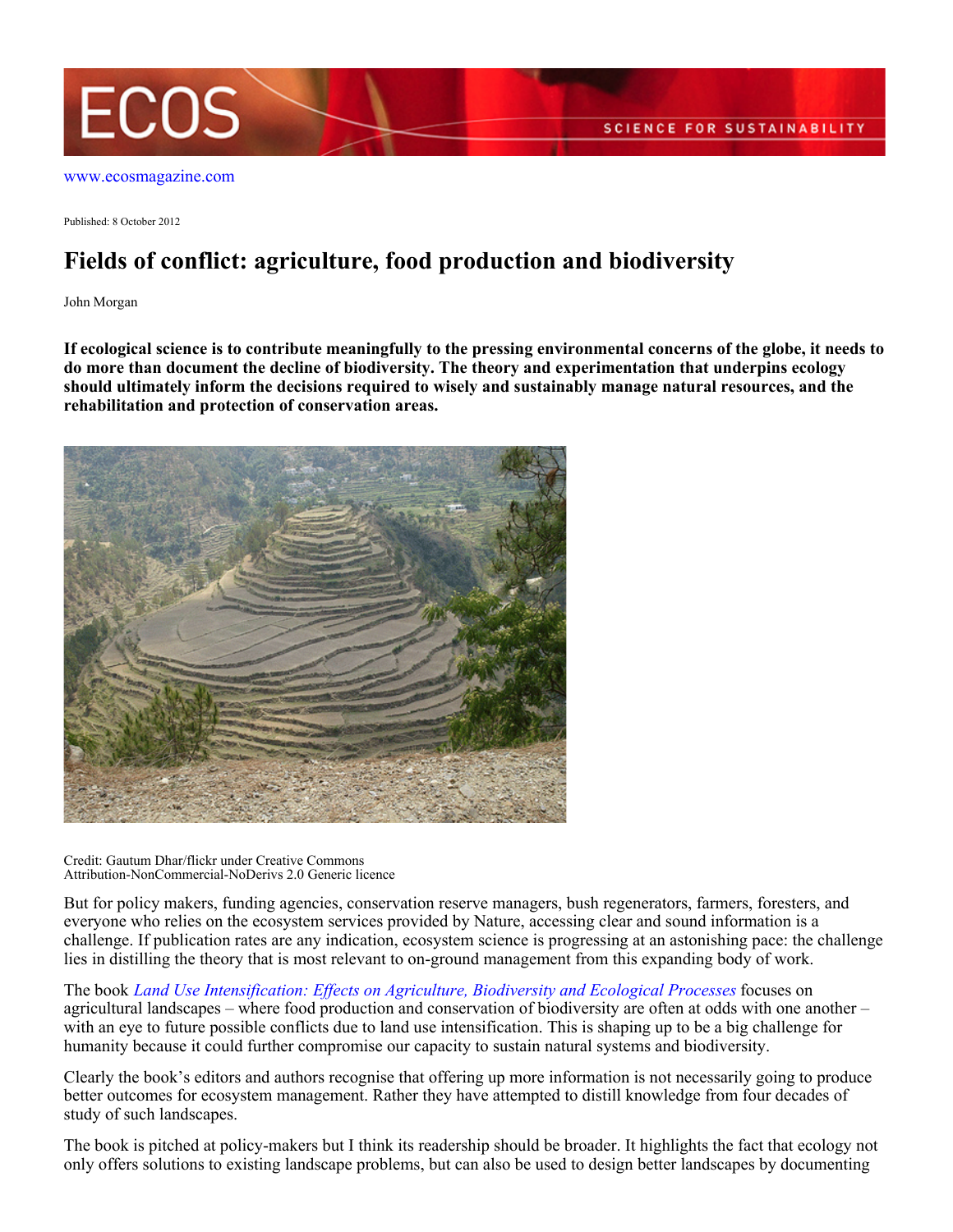and monitoring the mistakes of the past.

This readily accessible publication – the outcome of a workshop held in Sydney in 2011 – offers diverse insights from across the globe. Each of the 15 chapters comprises five to eight 'lessons' discussed by chapter authors – scientists well-known to those working on biodiversity conservation in agricultural landscapes, including Teja Tscharntke, Barry W. Brook, Sue McIntyre, Pashuparti Chaudhary, Raphael Didham and Marc-André Villard.

Clearly the point of each chapter is to highlight the key concepts (or 'lessons') that have been learnt so that these mistakes – or, less often, successes – can be communicated.

Reducing a chapter to a few key concepts might be frustrating for many, but I found it refreshing. Too often the 'big picture' moments in textbooks can be lost in the detail. I now have a good understanding, for instance, of the effects that land use intensification has on a range of ecosystems, from temperate to tropical, from south-east Asian forests, to southern Australia's mallee, forest in Canada, and small landholdings in the eastern Himalayas.

Perhaps because they are so direct, some of the 'big picture' statements made me sit up and take notice. For example, even though it might be obvious, Tscharntke and his co-authors (chapter 2) reminded me that 'pesticides are a largely underestimated determinant of biodiversity loss',highlighting the fact that agricultural impacts are not just about loss of habitat and habitat continuity.

The late Navjot Sodhi (chapter 5) and his co-authors are even blunter, writing: 'Deforestation likely causes extinctions' and 'Forest degradation influences ecosystem processes'. And Australia's David Lindenmayer (chapter 13) reminds us that we don't know everything: 'There are always ecological surprises – the key is to learn how to better anticipate and detect them so they are not surprises'. This is what policy- and decision-makers need to hear.

The book employs informative figures to explain key concepts, such as the timeline of agricultural impacts (Fig 11.1, p.94), highlighting the key events that occurred in mallee landscapes and the implications for native biota. Each chapter is also supported by a short reference list that allows the reader to pursue the ideas further.

Part A (chapters 2-4) covers themes in landscape ecology that are relevant to land use intensification and biodiversity conservation. These could be the 'location-neutral' principles that underpin the understanding of the ecology of human-dominated ecosystems.

Part B comprises ten cases studies of land-use impacts on natural systems across the globe. While impressive in scope, it was not clear why systems in Central and South America that are relevant, and where land use-intensification is the pressing issue, were not included.

Part C is a general overview of the key themes identified in case studies – definitions, scale, land sparing, research to guide better management, importance of connectivity, predicting species vulnerability to intensification. I was hoping to see more discussion of general principles such as how land use impacts on ecosystem function via effects on trait diversity, and of how climate change will influence the future challenges of providing food, fibre and ecosystem services.

The impacts of humans on natural systems, biodiversity and ecological processes make for sobering reading. This book aims to provide a roadmap, of sorts, to making better decisions by synthesising a large body of knowledge.

I think it has achieved that aim. I'd recommend it to ecologists who interact with policy makers and land managers because it shows us how we need to have a clear, coherent statement of the major lessons learned by scientists, and how this knowledge can be used to deliver better outcomes for humanity. It would also be a useful book for those involved in teaching social-environmental-economic issues to undergraduate students because it interweaves the importance of science into these debates.

*Dr John Morgan is a plant ecologist and lecturer at the School of Life Sciences, La Trobe University, Victoria. His research focuses on understanding the role of disturbance, climate and regeneration processes in changing native ecosystems. Increasingly his work has included the effects of climate change on vegetation dynamics and adaptation.*